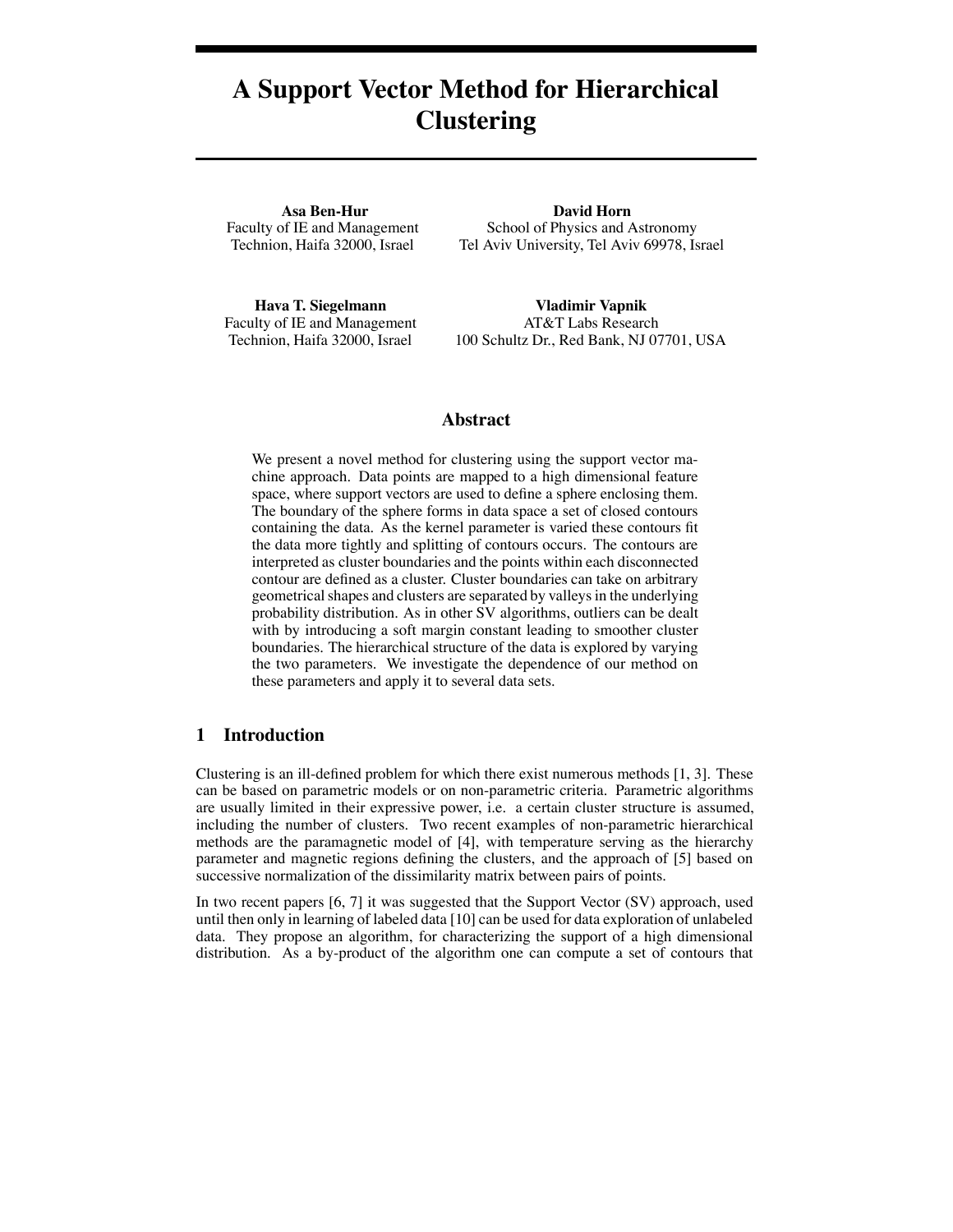enclose the data points. These contours were interpreted by us as cluster boundaries [8], where we formulate an approach like [9] in the SVM language. The shape of the contours is regulated by the width parameter of the kernel function. The points inside each separate piece are interpreted as beloging to the same cluster. The hierarchical organization of the data is explored by varying the width parameter and the soft margin constant. In this paper we identify clusters by valleys in the probability distribution of the data. Other work that uses this paradigm to identify clusters is found in [3].

## **2 Describing Cluster Boundaries with Support Vectors**

In this section we present an algorithm for describing the support of a probability distribution represented by a finite data set [7, 6] that forms the basis of our clustering algorithm. Let  $\{x_i\} \subseteq \chi$  be a data-set of N points, with  $\chi \subseteq \mathbb{R}^d$ , the input space. Using a nonlinear transformation  $\Phi$  from  $\chi$  to some high dimensional feature-space, we look for the smallest enclosing sphere of radius R. This is described by the constraints:  $||\Phi(\mathbf{x}_i) - \mathbf{a}||^2 \leq R^2 \ \forall i$ , where  $\|\cdot\|$  is the Euclidean norm and a is the center of the sphere. Outliers can be allowed by incorporating soft constraints [10, 12]:

$$
\|\Phi(\mathbf{x}_j) - \mathbf{a}\|^2 \le R^2 + \xi_j,\tag{1}
$$

with  $\xi_i \geq 0$ . To solve this problem we introduce the Lagrangian

$$
L = R^{2} - \sum_{j} (R^{2} + \xi_{j} - ||\Phi(\mathbf{x}_{j}) - \mathbf{a}||^{2})\beta_{j} - \sum_{j} \xi_{j} \mu_{j} + C \sum_{j} \xi_{j} , \qquad (2)
$$

where  $\beta_j \geq 0$  and  $\mu_j \geq 0$  are Lagrange multipliers, C is a constant, and  $C \sum_i \xi_j$  is a penalty term. Minimization with respect to  $R, \xi_j$  and a leads to:

$$
\sum_{j} \beta_j = 1, \qquad \beta_j = C - \mu_j,\tag{3}
$$

$$
\mathbf{a} = \sum_{j} \beta_j \Phi(\mathbf{x}_j). \tag{4}
$$

The KKT complementarity conditions are:  $\xi_j \mu_j = 0$  and  $(R^2 + \xi_j - ||\Phi(\mathbf{x}_j) - \mathbf{a}||^2)\beta_j = 0$ . An outlier is a point  $\mathbf{x}_i$  with  $\xi_i > 0$ . Equation (3) states that outliers have  $\mu_i = 0$ , hence  $\beta_i = C$ . A point with  $\xi_i = 0$  is inside or on the surface of the sphere in feature space. If its  $\beta_i > 0$  then it follows from the KKT conditions the point  $x_i$  is on the surface of the sphere. These are defined by us as support vectors. Next we eliminate the variables R, a and  $\mu_i$ , turning the Lagrangian into the Wolfe dual form:

$$
W = \sum_{j} \Phi(\mathbf{x}_{j})^{2} \beta_{j} - \sum_{i,j} \beta_{i} \beta_{j} \Phi(\mathbf{x}_{i}) \cdot \Phi(\mathbf{x}_{j})
$$
(5)

Since the variables  $\mu_i$  don't appear in the Lagrangian they may be replaced with the constraints  $0 \le \beta_j \le C$ . This is the SV minimization problem that we are solving.

We follow the SV method and represent the dot products  $\Phi(\mathbf{x}_i) \cdot \Phi(\mathbf{x}_j)$  by a Mercer kernel  $K(\mathbf{x}_i, \mathbf{x}_j)$  [10]. As noted in [7], poynomial kernels do not yield tight contour representations of a cluster. In this paper we use the Gaussian kernel

$$
K(\mathbf{x}_i, \mathbf{x}_j) = e^{-q||\mathbf{x}_i - \mathbf{x}_j||^2},\tag{6}
$$

or the Laplacian kernel

$$
K(\mathbf{x}_i, \mathbf{x}_j) = e^{-q' ||\mathbf{x}_i - \mathbf{x}_j||}, \qquad (7)
$$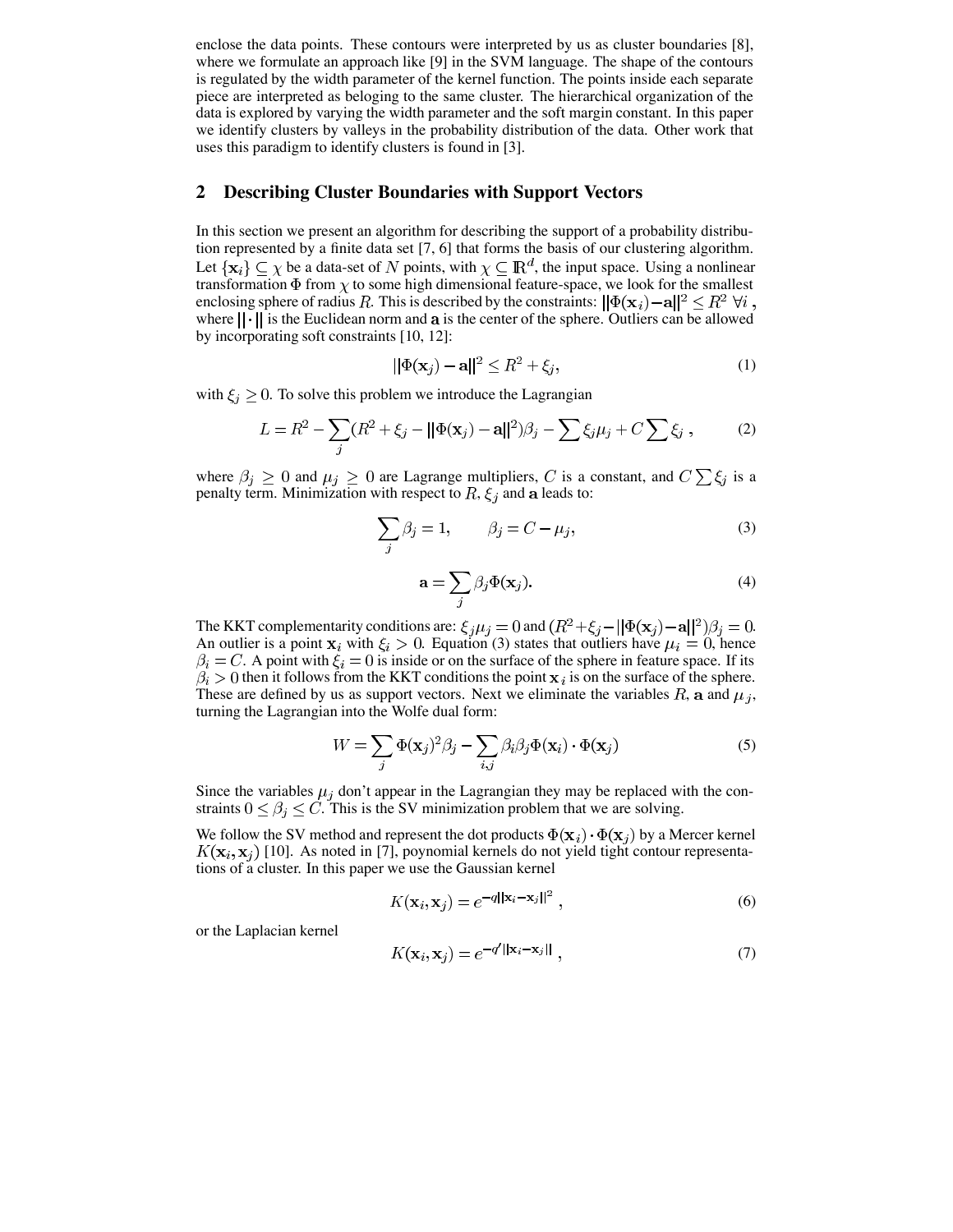with width parameters q and  $q'$ . The Lagrangian W is now written as:

$$
W = \sum_{j} K(\mathbf{x}_{j}, \mathbf{x}_{j}) \beta_{j} - \sum_{i,j} \beta_{i} \beta_{j} K(\mathbf{x}_{i}, \mathbf{x}_{j}).
$$
\n(8)

For a translationally invariant kernel (e.g. Gaussian), this minimization problem is equivalent to the standard SV optimization problem [6].

At each point  $x$  we define the distance of its feature space image from the center of the sphere:

$$
R^2(\mathbf{x}) = ||\Phi(\mathbf{x}) - \mathbf{a}||^2. \tag{9}
$$

In view of (4) and the definition of the kernel we have:

$$
R^{2}(\mathbf{x}) = K(\mathbf{x}, \mathbf{x}) - 2\sum_{j} \beta_{j} K(\mathbf{x}_{j}, \mathbf{x}) + \sum_{i,j} \beta_{i} \beta_{j} K(\mathbf{x}_{i}, \mathbf{x}_{j}).
$$
 (10)

The radius of the sphere is:

$$
R = \{R(\mathbf{x}_i) \mid \mathbf{x}_i \text{ is a support vector }\},\tag{11}
$$

and the contour that encloses the points in data space is the set

$$
\{ \mathbf{x} \mid R(\mathbf{x}) = R \}. \tag{12}
$$

The shape of the contour is governed by q and C. Figure 3 shows that as q is increased, the enclosing contour forms a tighter fit to the data, and the number of SVs increases. For fixed  $q$ , as  $C$  is decreased the number of SVs decreases since ignoring outliers gives a smoother shape. This will be further discussed in section 3.

Let us denote by  $n_{sv}, n_{out}$  the number of support vectors and outliers, respectively, and note the following results that are a consequence of the constraints:

## **Proposition 2.1** [6]

$$
n_{out} + n_{sv} \ge 1/C, \ n_{out} < 1/C \tag{13}
$$

We now discuss the generalization ability of this algorithm: given data points generated from the same probability distribution as the original data set, the probability of error is the expected fraction of points which are not contained in the high dimensional sphere. It can be estimated by

$$
P(\text{error}) = \frac{n_{out} + n_{sv}}{N} \,,\tag{14}
$$

using the standard leave one out argument, with the addition of outliers [10, 7].



Figure 1: Number of outliers as a function of  $1/C$ .

We next characterize the dependence of  $n_{out}$  and  $n_{sv}$  on the parameters q and C. The dependence was found empirically: we generated data sets of 500 points sampled from a uniform distribution on the unit square. For each data set  $n_{out}$  and  $n_{sv}$  were computed and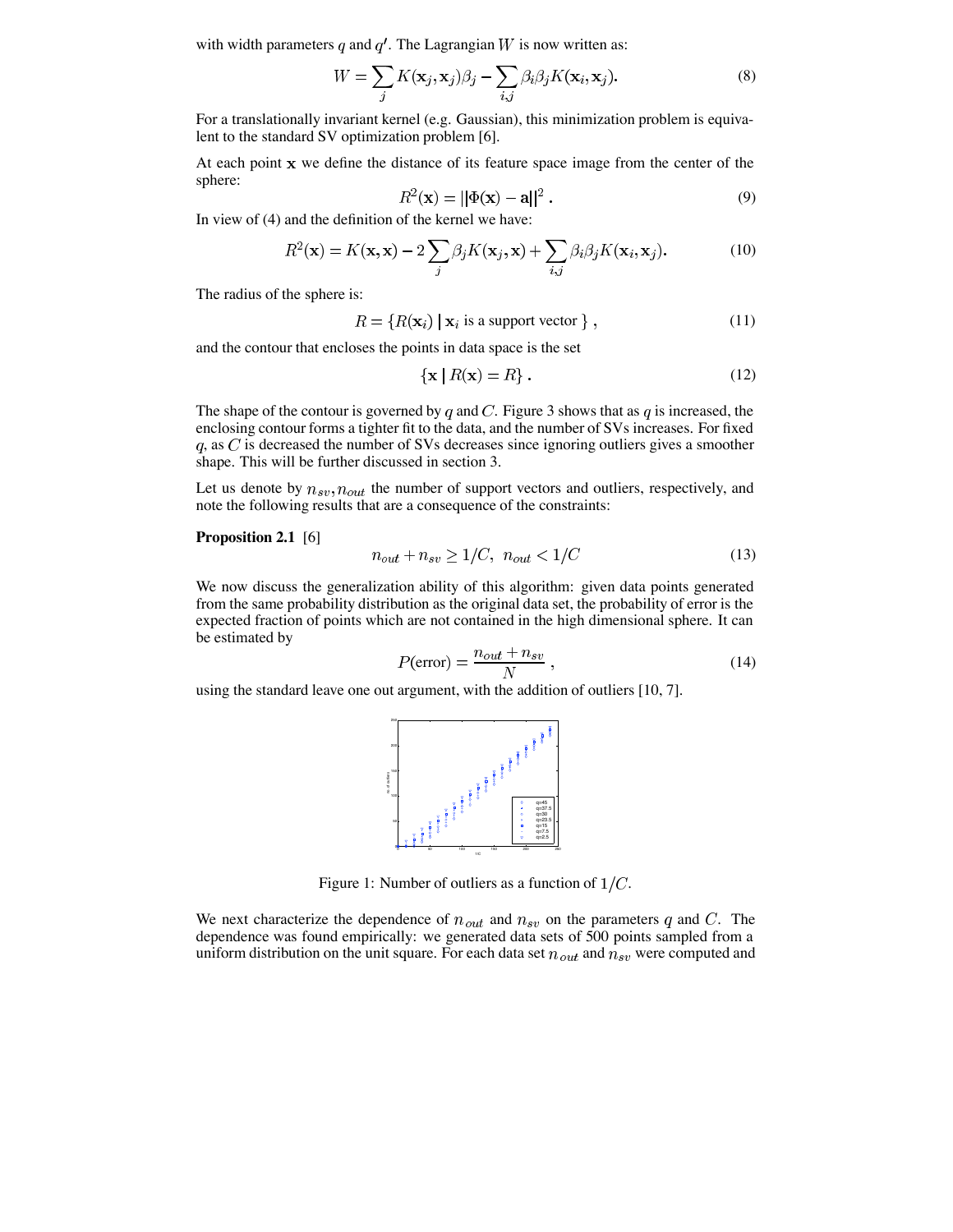

Figure 2: Number of supports as a function of  $1/C$ .

averaged over 20 data sets. We found similar behavior for other probability distributions as well. The first observation is that the number of outliers depends only weakly on  $q$  (Figure 1), and satisfies:

$$
n_{out}(q, C) = \max(0, 1/C - n_0), \qquad (15)
$$

where  $n_0 > 0$  is a function of q and N. We found that  $n_0$  has a linear dependence on q. The linear behavior of  $n_{out}$  continues until  $n_{out} + n_{sv} = N$ .

From Figure 2 we find:

$$
n_{sv} = a/C + b \,, \tag{16}
$$

where  $a$  and  $b$  are functions of  $q$  and  $N$ .

# **3 Hierarchical Clustering**

In this section we go through a set of examples to demonstrate the clustering ability of our algorithm. We begin with a data set in which the separation into clusters can be seen without allowing for outliers, i.e.  $1/C = 1$ . As seen in Figure 3, as q is increased the shape of the boundary curve in data-space varies. At several  $q$  values the enclosing contour splits forming an increasing number of connected components. We regard each component as representing a single cluster.



Figure 3: Data set contains 183 points. A Gaussian kernel was used with  $1/C = 1.0$  (a):  $q = 1$  (b):  $q = 20$  (c):  $q = 24$  (d):  $q = 48$ .

We define an adjacency matrix  $A_{ij}$  between pairs of points  $x_i$  and  $x_j$ :

$$
A_{ij} = \begin{cases} 1 & \text{if for all } y \text{ on the line segment connecting } x_i \text{ and } x_j \ R(y) \le R \\ 0 & \text{otherwise.} \end{cases}
$$
 (17)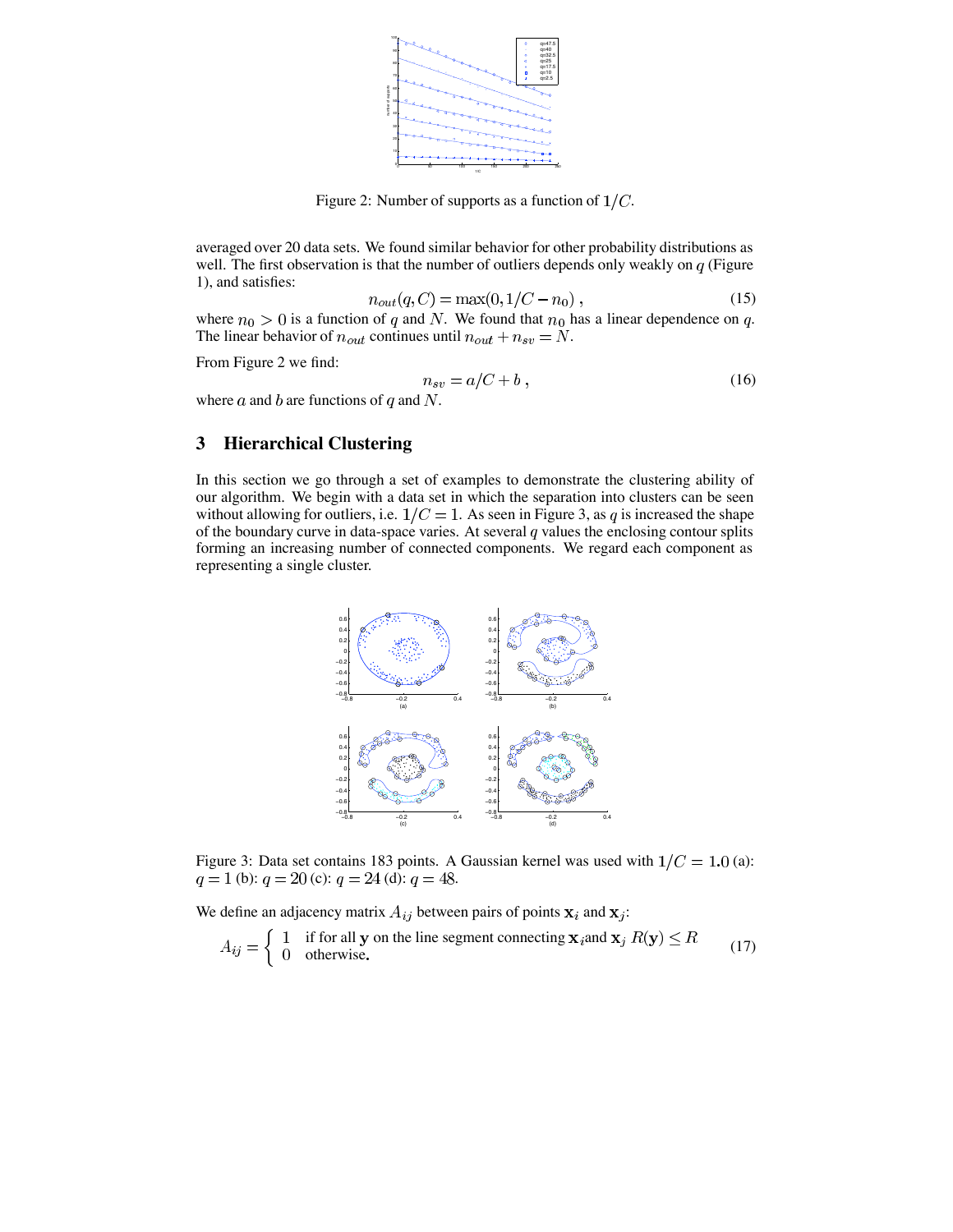Clusters are now defined as the connected components of the graph induced by  $A$ . This labeling procedure is justified by the empirical observation that the line segment connecting points in different components contain points outside the sphere whereas the line connecting "close neighbors" in the same component lies inside the sphere. Checking the line segment is implemented by sampling a number of points (a value of 10 was used in the numerical experiments). Outliers can be left unclassified, or labeled according to the cluster to which they are closest to, as we choose here.

#### **3.1 The role of**

In this sub-section we demonstrate the importance of allowing outliers by setting a value of  $1/C > 1$ . The clusters in the data in Figure 3 were distinguished without outliers since they are well separated. We now consider the task of separating a mixture of two Gaussians. When no outliers are allowed small single point clusters are formed while the two main clusters are distinguished (Figure 4(a)). Figure 4(b) demonstrate a clustering solution for the same value of q for a higher value of  $1/C$  that allows for enough outliers. Another example is given in Figure 4(c-d). When no outliers are allowed only the smallest



Figure 4: Upper figures: data is a 200 point mixture of two gaussians. (a) Laplacian kernel with  $q = 0.7, 1/C = 1$ . (b) Laplacian kernel with  $q = 0.7, 1/(CN) = 0.2$ . Lower figures: The inner sphere is composed of 50 pts with components with a Gaussian distribution; the two concentric rings contain 150/300 pts with uniform angular distribution and Gaussian radial distribution. (c) Gaussian kernel with  $q = 3.5, 1/C = 1$ . (d) Gaussian kernel with  $q = 1.0, 1/(CN) = 0.3.$ 

cluster is distinguished regardless of the value of q. For  $1/(NC) = 0.3$  separation occurs at  $q = 1.0$ 

## **3.2 The iterative process**

There are two types of hierarchical clustering algorithms: agglomerative algorithms and divisive ones [1]. We can use our cluster identification algorithm both ways: In an agglomerative manner, starting from a large value of  $q$ , where each point is in a different cluster, and decreasing its value until there is a single cluster, or in the divisive approach, start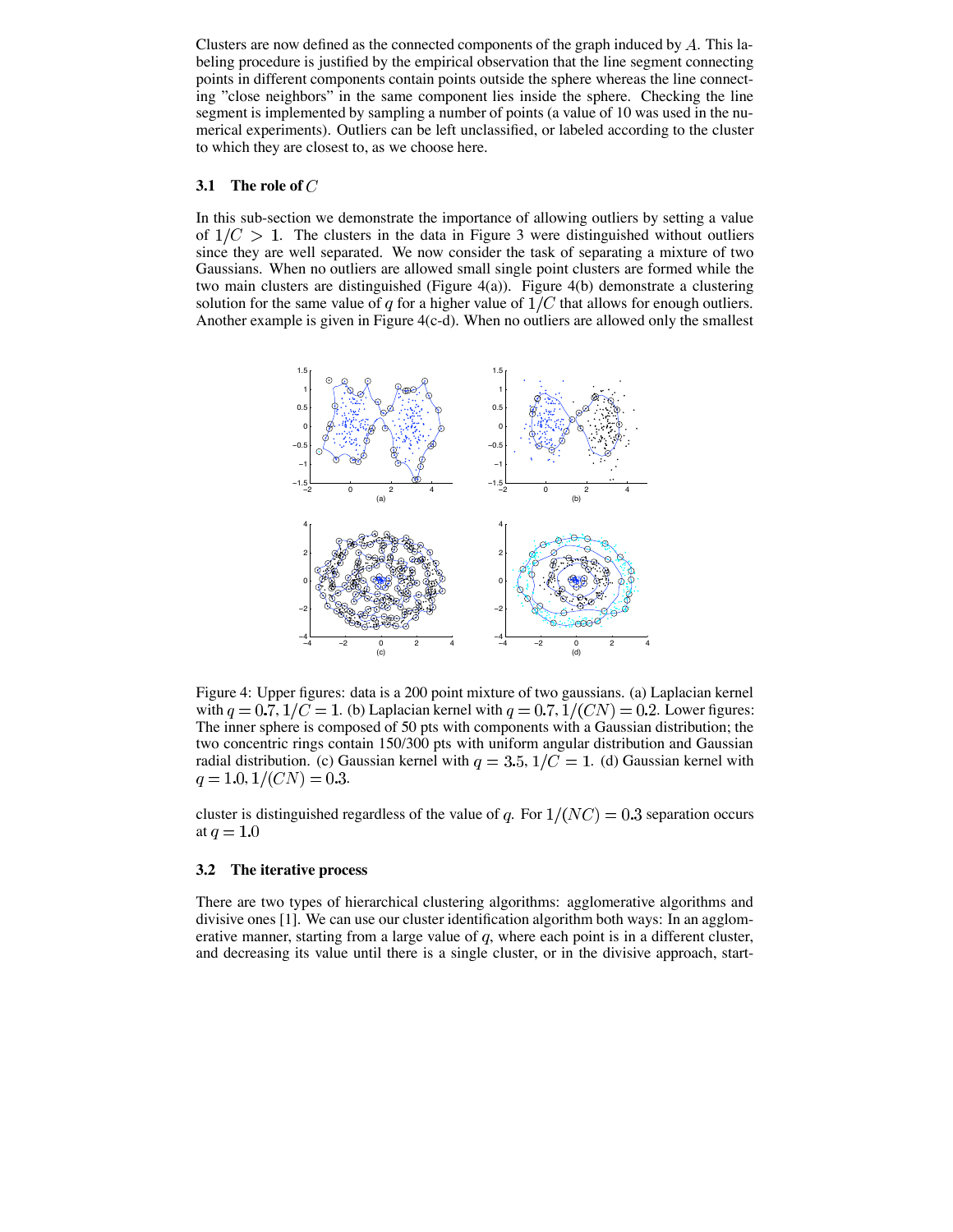ing from a small value of  $q$  and increasing it. The latter seems to be more efficient since "meaningful" clustering solutions usually have a relatively small number of clusters.

Here we describe a qualitative schedule for varying the parameters. We start with a value of  $q$  where one cluster occurs, and increase it to detect cluster splitting. When single point clusters start to break off (Figure  $4(a)$ ) or a large number of support vectors is obtained (overfitting, as in Figure 4(c))  $1/C$  is increased.

For a decision when to stop dividing the approach described in [5] can be used: After clustering they partition the data into two sets with a sizable overlap, they perform clustering on these smaller data sets and compute the average overlap between the two clustering solutions for a number of partitions. Such validation can be performed here as well. Another approach is to halt when the fraction of outliers and support vectors exceeds some threshold. This is justified by the relation between this fraction and generalization. Alternatively we can use relations such as equations (16)and (15) to pick their values in advance without the iterative process.

#### **3.3 Complexity and Performance**

The quadratic programming problem of equation (2) can be solved by the SMO algorithm [14] which was recently proposed as an efficient tool for SVM training. Some minor modifications are required to adapt it to the problem that we solve here  $[6]$ . Benchmarks reported in [14] show that this algorithm converges after  $O(N) - O(N^{2.3})$  kernel evaluations, depending on the type of data and the parameters. The complexity of the labeling part of our algorithm is  $O(N^2d)$ , so that the overall complexity is  $O(N^{2.3}d)$ . We also note that the memory requirements of the SMO algorithm are low - it can be implemented using  $O(1)$ memory at the cost of a decrease in efficiency, which makes our algorithm useful even for very large data-sets.

To compare the performance of our algorithm with other hierarchical algorithms we ran it on the Iris data set [15], which is a standard benchmark in the pattern recognition literature. It can be obtained from the UCI repository [16]. The data set contains 150 instances each containing four measurements of an iris flower. There are three types of flowers, represented by 50 instances each. One of the clusters is linearly separable from the other two, and was easily separated for low values of  $q$ . At higher values the two remaining clusters were separated ( $q' = 3.4$  for the Laplacian kernel and  $q = 10.7$  for the Gaussian kernel). In this case the clustering solution was not perfect: 15/25 points were misclassified for the Gaussian and Laplacian kernels, respectively. All misclassifications were in the outliers. This can be compared with 15 outliers for the super-paramagnetic clustering algorithm [4], and 26 misclassifications for the iterative algorithm in [5].

## **4 Discussion**

The algorithm described in this paper finds clustering solutions by discovering gaps in the probability distribution of the data. Thus clusters with a sizable overlap cannot be distinguished using our algorithm.

An advantage of our algorithm is that it can represent clusters of arbitrary shape, whereas other algorithms that use a geometric representation are most often limited to hyperellipsoids [1]. In this respect it is reminiscent of the method of [9]. Our algorithm has a distinct advantage over this algorithm in that it is a kernel method, hence explicit calculations in feature-space are avoided, leading to higher efficiency.

Finally we wish to stress the possibility of our method to deal with outliers. In some algorithms which minimize error criteria, such as a square-error criterion, outliers can alter